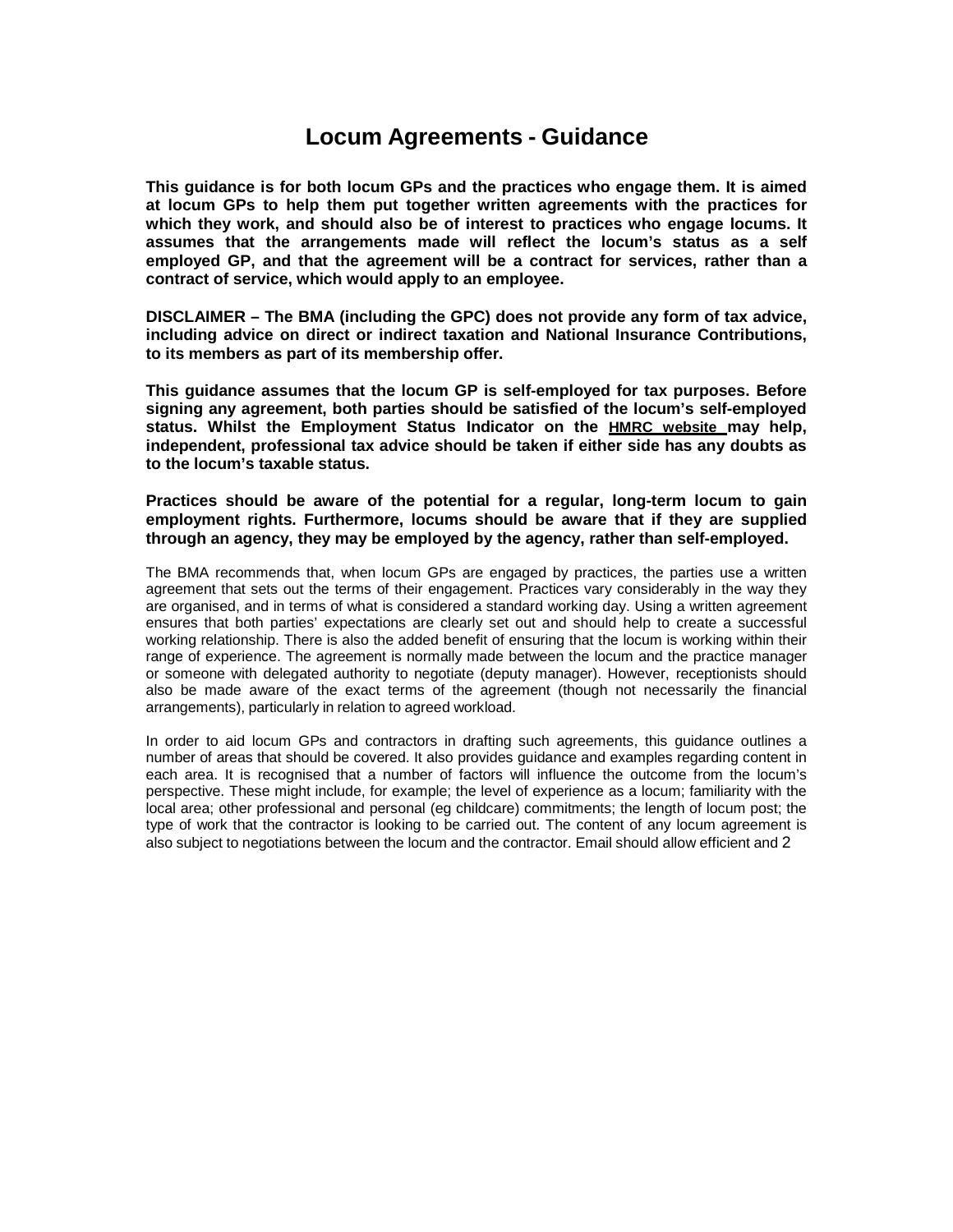effective liaison between the parties to ensure that there is a clearly-worded finalised agreement in writing before the locum starts work. The areas covered in this guidance:

fees

timetable of work

definition of core work

additional and enhanced services

definition of contractor responsibilities

definition of locum responsibilities

arrangements for termination of the agreement.

#### **Fees**

Any agreement should include details of the fees agreed between the locum and the practice. This guidance cannot include details of how to set a fee with the practice. Neither the BMA nor the GPC can offer guidance on levels of fees because of competition law. Guidance published by the BMA Professional Fees Committee is available to BMA members and covers the factors which must be taken into consideration when setting fees. Guidance for BMA members about this can be found **can be found on the BMA website.**

However, below is a list of items that both parties should consider including in the agreement. Some items will be more appropriate than others, depending on the structure and type of work that is being carried out for the contractor; not all may be appropriate.

*Please note that, as of April 1st 2013, practices in England and Wales are now responsible for the employer's pension contributions for the locums they engage. The locum should therefore state the employer's contribution (14% of 90% of the locum's fee) separately on any invoices where they intend to pension their income. For further guidance on the pensions changes please see the sessional GPs contract page - www.bma.org.uk/sessionalgps*

The basic fee for each session (standard sessions, based on the model contract for salaried GPs, comprise 4hrs and 10 mins of work. The length of a 'session' should be clarified and agreed in advance together with the expected consultation rate).

An hourly rate, for shortened sessions and sessions that overrun.

An extended hours rate.

A rate for additional work – ie work carried out in addition to that which is defined within the agreement as being expected within a session. This definition is discussed under 'definition of core work to be undertaken'. It may be useful to indicate that additional work will be done subject to the agreement of the locum on the day. Unfamiliarity with systems and other unforeseen circumstances can make time keeping a major challenge for locums so it is not realistic to undertake to agree to an unlimited amount of additional work in advance.

Details of fee arrangements for private work – for example, whether it will be done in lieu of standard appointments and visits, or in addition to the agreed work (in which case a fee will need to be agreed and set out in the agreement) or not done at all.

A fee for on-call work.

Arrangements for travel reimbursement.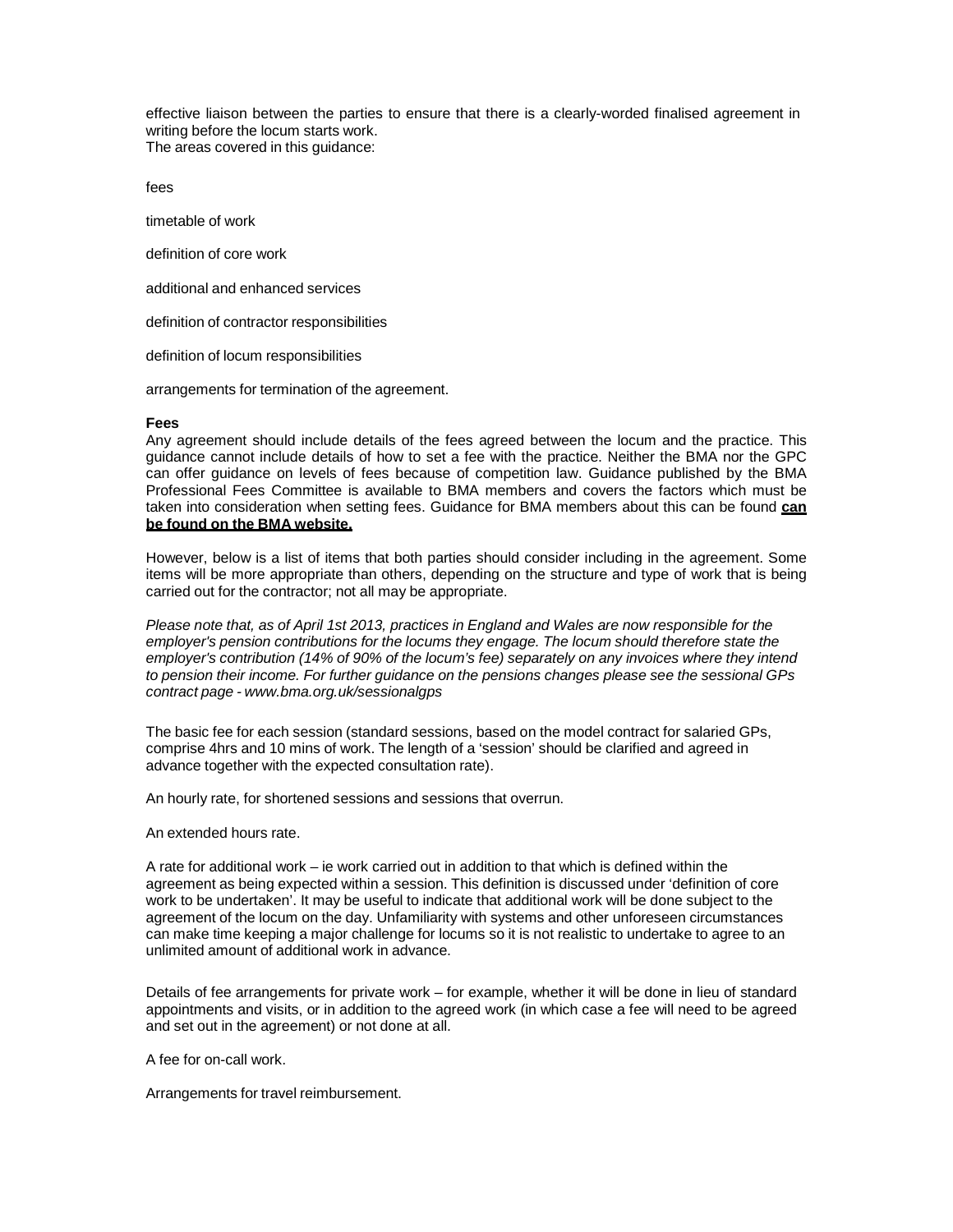A cancellation charge where a session is cancelled by the practice at short notice (see below sections on 'Contractor's Responsibilities' and 'Arrangements for the termination of the agreement').

There are essentially two approaches to defining the service the locum offers in relation to a fee. Firstly,

a time-based approach, whereby a set fee is agreed for a specified number of hours' work. Where this approach is used, it is important that the locum raises any concerns about the appropriateness of the time period given for the work that they are required to complete. It is also important to ensure that the fee per hour for any additional work is clearly stated in advance.

Secondly, a workload-based approach, whereby a fee is agreed for a set number of appointments/visits, regardless of the time worked. This is the more usual arrangement and the advantage of this approach for the locum is that they can usually manage their time better, which is crucial where they may have a commitment with another practice later in the day or other commitments (eg childcare, teaching, appraisal). The advantage for the practice is that there is a guarantee of work covered and the practice is not penalised if the locum runs behind (as may occur using a time based approach to fees). Under a workload-based fee arrangement, the locum would not normally charge an additional per hour fee if the agreed workload took much longer than expected, except in exceptional circumstances, such as where a patient is sectioned under the Mental Health Act. Most locums choose to operate in this way and should ensure that they factor sufficient time into their schedule, especially when they are working in two different practices in one day.

In addition to the above, the agreement should include details of the time period within which the locum's fee should be paid. This should usually be within 28 calendar days to allow completion of the locum's pension forms. Under late payment legislation, the locum would have the right to charge interest on an overdue account. **You can find out more here**.

## **Timetable of Work**

The agreement should include specific details about:

The number of sessions that will be worked per week.

The start and finishing times each day.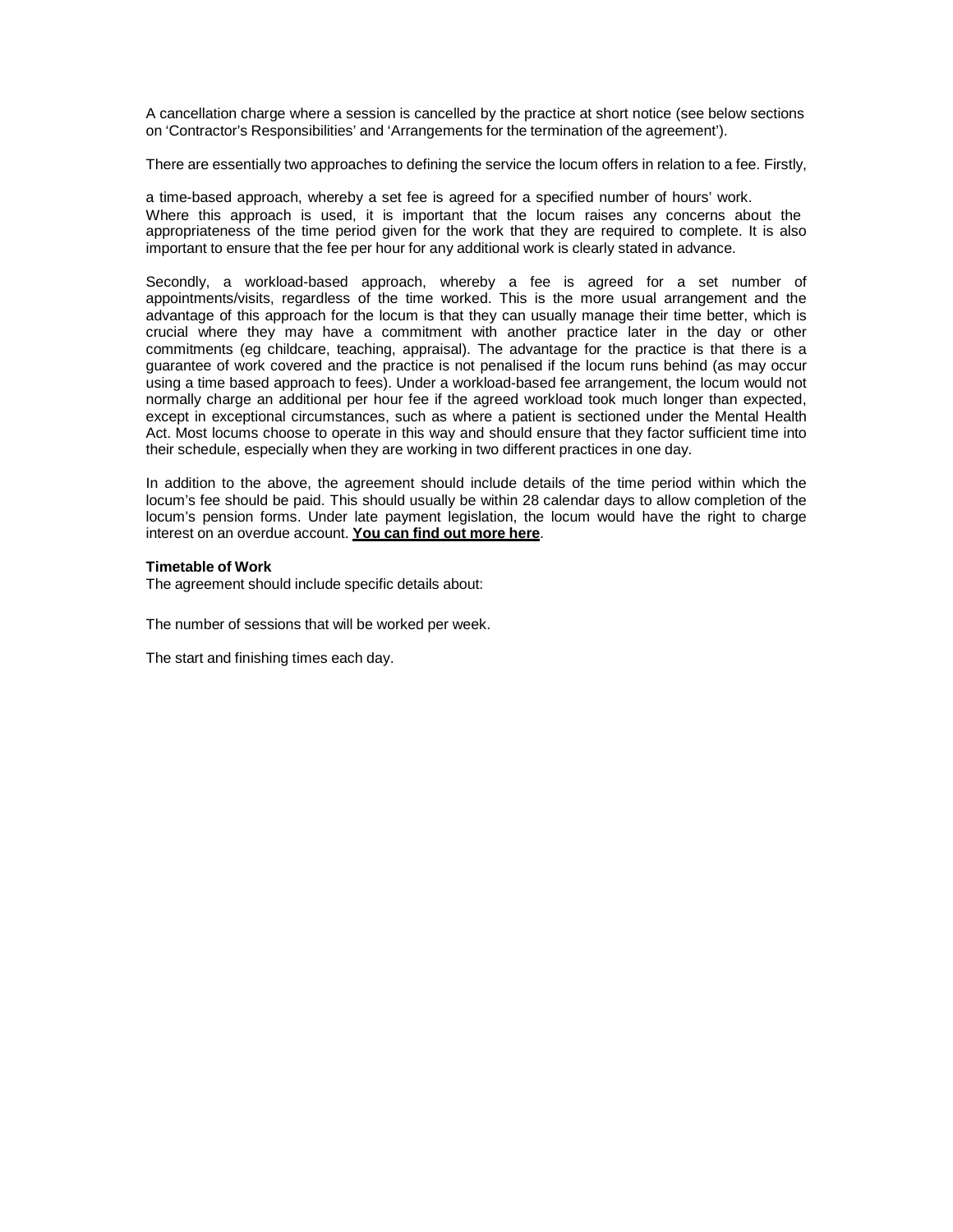Where on-call duties apply, the time until which the locum will be available by phone if not at the surgery. This could all be included in the form of an easy-to-use timetable within the agreement.

Details of the number of appointments expected to be completed during a day.

Appointment length.

Visits and the cut off time for notification of routine visits (ie. from what time visits would be considered the responsibility of the on-call doctor).

Consideration should also be given as to whether the locum can be asked to accept extra appointments or not during the course of the working day.

## **Definition of core work to be undertaken**

The agreement should include a definition of the work that the locum will be expected to carry out. The agreement could include a general definition of the locum's core work as well as a more specific list of the work that might be undertaken in addition to basic duties (for example, telephone consultations or repeat prescribing). Core work includes good clinical care as set out in GMC guidelines, encompassing the ordering of investigations, and referral where clinically appropriate. It may also include telephone consultations and repeat prescribing, although this is not necessarily always included in core work. It is essential that the practice makes clear what is expected and that the locum is aware of this and has agreed to it. Practices need to ensure that locums are given the tools to undertake this work and it should be recognised that organising such referrals and investigations are usually done after consultation time and this additional time needs to be included in the overall contracted time or work. It may be helpful to specify "referrals and investigations arising directly from own caseload". The procedure used for referrals should be detailed, for example whether a dictaphone is available and whether there is assistance for Choose and Book referrals. These factors should be considered when estimating the time required to complete the work.

There are some areas that frequently prove contentious and should be addressed explicitly (either inclusion or exclusion):

Dealing with nurse queries.

Telephone triage outside of agreed surgeries.

Signing repeat and non-repeat prescriptions.

Signing prescriptions on behalf of other practitioners such as nurses.

Defining what the on-call duties are.

Whether any private work etc. will be undertaken and what proportion of payment will be retained.

What happens to fees incidental to seeing patients eg MHA sectioning fees.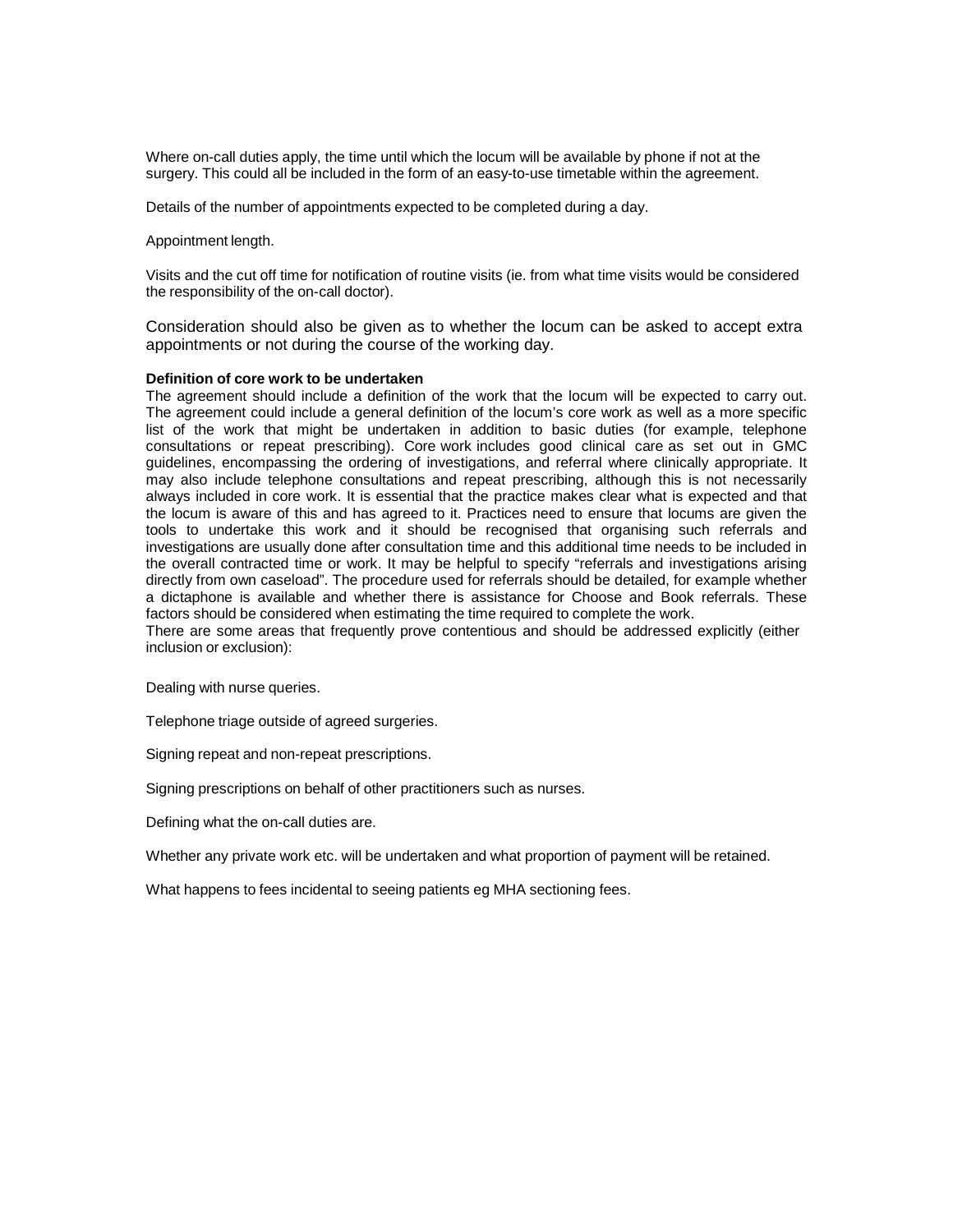For longer-term placements, there may be an expectation that the locum will deal with incoming results and correspondence and this may need to be explicitly stated. If necessary, an adjustment should be made to the normal workload to reflect the additional time required and/or the fee should be adjusted accordingly. It may also be useful to specify whether the "paperwork" share is only that linked to the locum's own caseload and that of the doctor the locum is replacing, or whether it is done on the basis of a set "share" of the overall workload of the practice. It is also important to state whether fees arising from any reports will be payable to the locum in whole or in part or whether the fee is in lieu of appointments or visits.

It is important to specify whether the locum will sign prescriptions and whether this will be just repeat prescriptions (for patients who have been reviewed within their required review date, subject to seeing the repeat prescribing policy) or also non-repeat requests.

#### **Additional and enhanced services**

The agreement should clarify whether there is an expectation to undertake work associated with additional and enhanced services, as defined in the BMA and the NHS Confederation publication 'New GMS contract 2003, Investing in general practice'.

As with the definition of core work, if additional and enhanced services are to be carried out, the agreement should specify what services will be undertaken – for example, minor surgery or IUDs. Following discussion between the locum and the contractor, details should be specified in the agreement and specific fees detailed.

## **Definition of contractor responsibilities**

There are a number of examples of basic responsibilities that may be outlined within the agreement:

Provision of a personal computer login username and password and, if appropriate, a brief training session on the system used.

Induction folder and information including referrals, how to organise in-house and external investigations and practice policies (SEA reporting, repeat prescribing, appointment system, etc). A designated 'locum pack' may be provided on arrival.

Access to computer and medical records outside of consulting time for audit purposes.

The time period within which the fee for services should be paid (referred to above).

Signature of pension forms A, including, in England and Wales, that the employer's pension contribution has been paid (there is a separate box for this clearly shown on the new form).

Supplying adequate / appropriate equipment and drugs.

Prompt notification of any complaints.

Notice period for cancellation of any sessions. Thought should be given as to whether a cancellation fee should be charged (see 'Fees' section above and 'Arrangements for the termination of the agreement' section below).

Additional issues that may be referred to in the agreement include the possibility of attending practice clinical and educational meetings and being able to work in the same consulting room where working at a practice over a longer period.

## **Definition of locum responsibilities**

A clear statement should be made by the locum that written original evidence of inclusion on a medical performers list and medical indemnity will be provided for the practice to make and keep a copy.

It should not be necessary for a locum to be asked to provide a Disclosure and Barring Service (DBS) check (previously CRB check) each time they work at a different practice as an **enhanced** criminal record certificate is a condition of inclusion on the performers list.